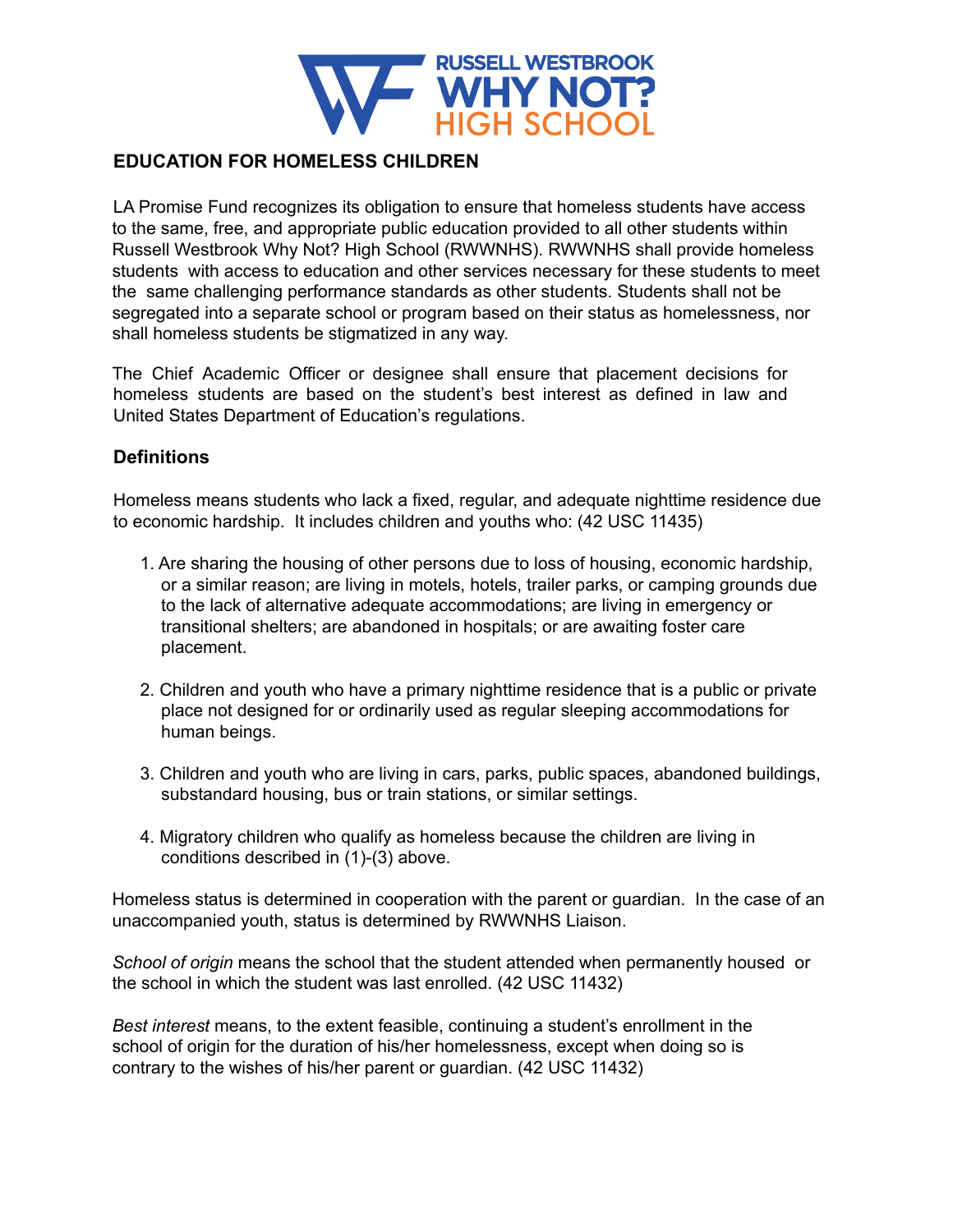#### **Russell Westbrook Why Not? High School Liaison for Homeless Students**

The Chief Academic Officer or designee must designate a staff person as the RWWNHS liaison for homeless students: (42 USC § 11432(g)(1)(J)(ii)):

This person is: **Dr. Nicole Johnson, Dean of Student Culture** 1755 W. 52nd Street, Los Angeles, CA 90062 (323) 375-5273 nicolej@lapromisefund.org

The RWWNHS liaison for homeless students shall ensure that:  $(42 \text{ USC} \S 11432(g)(6))$ :

- 1. Homeless students are identified by school personnel and through coordination activities with other entities and agencies;
- 2. Homeless students enroll in and have a full and equal opportunity to succeed in schools;
- 3. Homeless families and students receive educational services for which they are eligible, including services through Head Start programs (including Early Head Start Programs) under the Head Start Act, early intervention services under part C of the Individuals with Disabilities Education Act, any other preschool programs administered by RWWNHS, if any, and referrals to health care services, dental services, mental health services, housing services, social services, and other appropriate services;
- 4. Parents/guardians of homeless students are informed of the educational and related opportunities available to their children and are provided with meaningful opportunities to participate in the education of their children;
- 5. Public notice of the educational rights of homeless children and youth is disseminated at places frequented by parents or guardians of such youths, and unaccompanied youths, including schools, shelters, public libraries, and soup kitchens, and in a manner and form understandable to the parents and guardians of homeless youth and unaccompanied youth;
- 6. Enrollment/admissions disputes are mediated in accordance with law, RWWNHS's charter, Board policy, and the California Department of Education's Dispute Resolution Policy;
- 7. Parents/guardians are fully informed of all transportation services and are assisted in gaining access to transportation to and from the school of origin or the current attendance area;
- 8. Children and youth who do not have immunizations or medical records are assisted to obtain necessary immunizations or medical records; and,
- 9. RWWNHS Liaison collaborates with state coordinators and community and school personnel responsible for the provision of education and related services to homeless children and youth.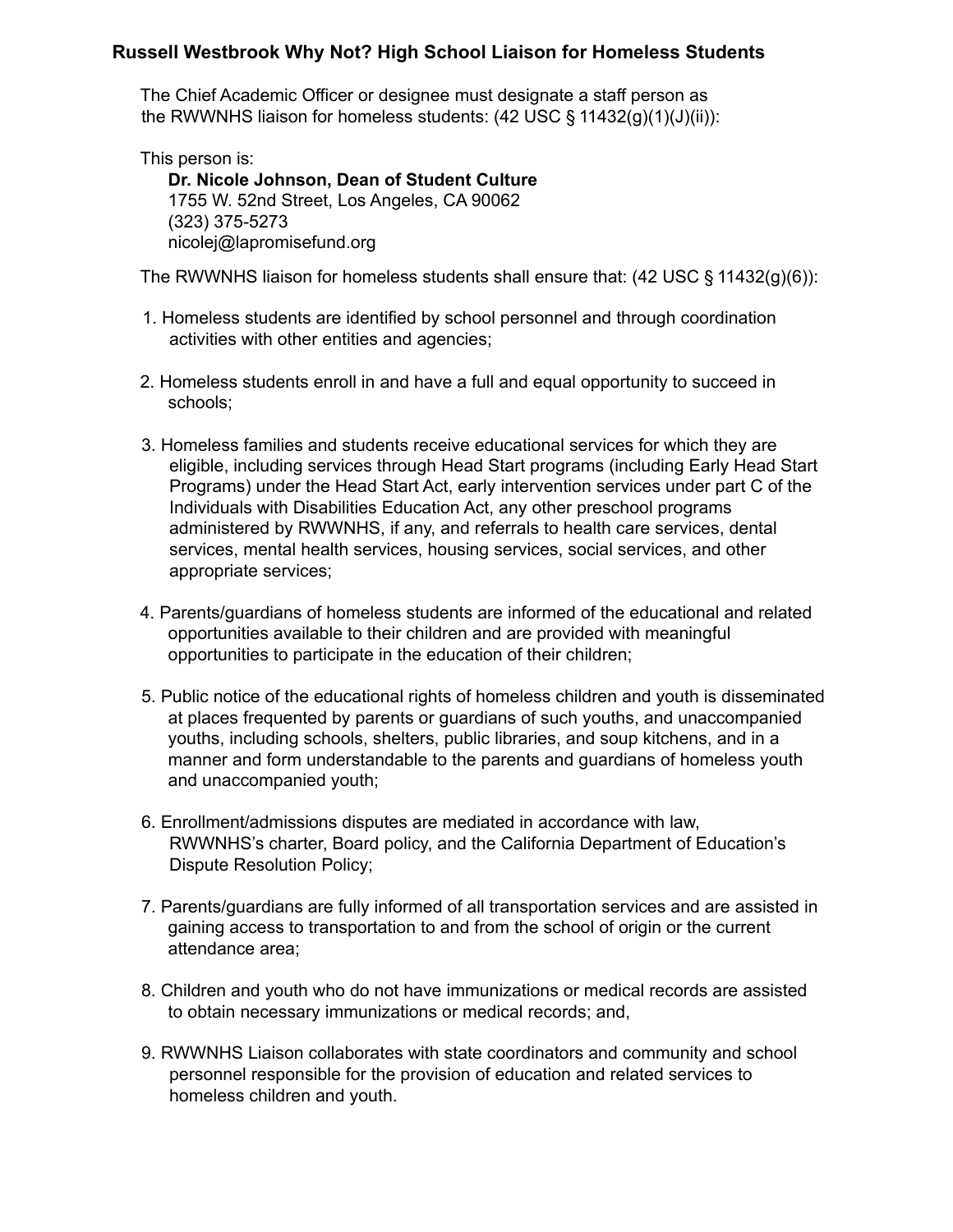- 10. Charter School personnel providing services receive professional development and other support.
- 11. Unaccompanied youth are enrolled in school, have opportunities to meet the same challenging State academic standards as the State establishes for other children and youth; and are informed of their status as independent students under section 480 of the Higher Education Act of 1965 and that the youths may obtain assistance from RWWNHS Liaison to receive verification of such status for the purposes of the Free Application for Federal Student Aid described in section 483 of the Act.

The California Department of Education publishes a list of the contact information for the Homeless Education Liaisons in the state, which is available at: <https://www.cde.ca.gov/sp/hs/>

## **Enrollment**

Placement decisions for homeless students shall be based on the student's best interest. In determining a student's best interest, a homeless student shall, to the extent feasible, be placed in his/her school of origin, unless his/her parent/guardian requests otherwise. (42 USC 11435)

The student may continue attending the school of origin for the duration of the homelessness and/or until the end of any academic year in which the student moves into permanent housing. (42 USC 11435)

RWWNHS shall utilize the School Enrollment Affidavit of Residence and Caregiver's Authorization, in order to ensure immediate enrollment at the school selected as indicated above, thereby eliminating any possible enrollment barriers for homeless students.

The principal or designee shall immediately contact the school last attended by the student to obtain the relevant records. If the students needs to obtain immunizations or does not possess immunization or other medical records, the principal or designee shall refer the parent/guardian to the RWWNHS homeless liaison. The liaison shall refer the parent/guardian to the appropriate medical service providers to obtain the necessary immunizations.

If the student is placed at a school other than the school of origin or a school requested by the parent/guardian, the Chief Academic Officer or designee shall provide the parent/ guardian and/or unaccompanied youth with a written explanation of the decision along with a statement regarding the parent/guardian and/or unaccompanied youth's right to appeal the placement decision. (42 USC 11435)

**High School Graduation Requirements:** Homeless students who transfer to RWWNHS any time after the completion of their second year of high school shall be exempt from any of RWWNHS's graduation requirements that are in excess of the California minimum graduation requirements specified in Education Code section 51225.3 ("additional graduation requirements") unless RWWNHS makes a finding that the student is reasonably able to complete RWWNHS's graduation requirements by the end of the student's fourth year of high school.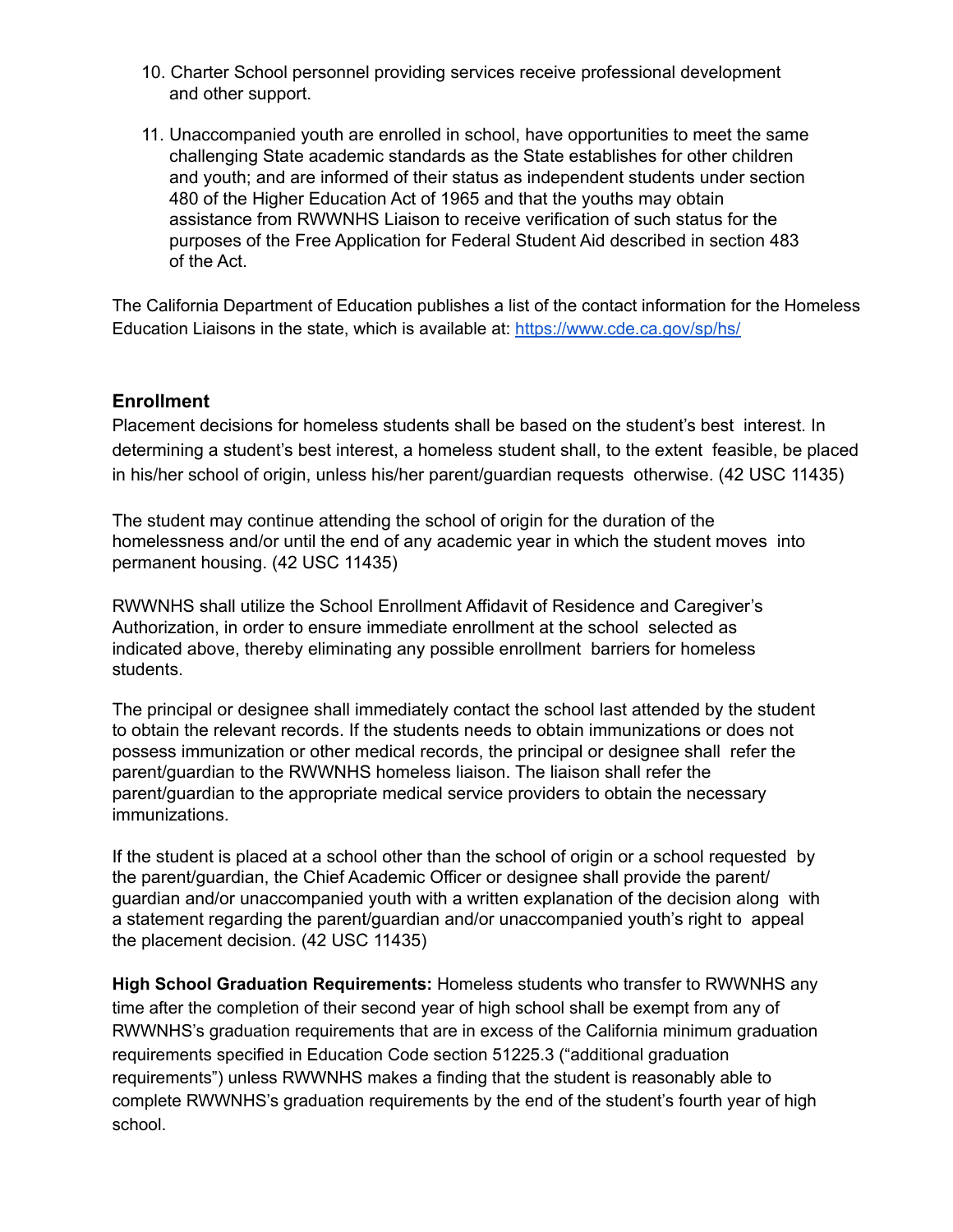To determine whether a homeless student is in their third or fourth year of high school, either the number of credits the student has earned to the date of transfer or the length of the student's school enrollment may be used, whichever will qualify the student for the exemption.

Within thirty (30) calendar days of the date that a student who may qualify for exemption under the above requirements transfers into RWWNHS, RWWNHS shall notify the student, the student's educational rights holder, and the School Liaison of the availability of the exemption and whether the student qualifies for an exemption.

RWWNHS shall notify students who are exempted from RWWNHS's additional graduation requirements and the student's educational rights holder of how any of the requirements that are waived will affect the student's ability to gain admission to a postsecondary educational institution and provide information about transfer opportunities available through the California Community Colleges.

RWWNHS shall not require any student who would otherwise be entitled to remain in attendance at RWWNHS to accept the exemption from RWWNHS's additional graduation requirements or deny the student enrollment in, or the ability to complete, courses for which the student is otherwise eligible. RWWNHS shall not revoke an exemption and shall grant an eligible student's request for the exemption at any time if the student qualifies, regardless of whether the student previously declined the exemption. An eligible student's exemption from RWWNHS's additional graduation requirements will continue to apply while the student is enrolled in RWWNHS or if the student transfers to another school even after the student no longer meets the definition of homeless child.

RWWNHS shall not require or request that a student transfer schools in order to qualify the student for the exemption. Nor shall a student, a student's parent/guardian or educational rights holder, or a student's social worker or probation officer request a transfer solely to qualify for an exemption from RWWNHS's additional graduation Requirements.

If a student who is exempted from RWWNHS's additional graduation requirements completes the California minimum coursework requirements specified in Education Code section 51225.3 before the end of the student's fourth year of high school and would otherwise be entitled to remain in attendance at RWWNHS, RWWNHS shall not require or request that the student graduate before the end of the student's fourth year of high school.

If RWWNHS determines the student is reasonably able to complete RWWNHS's graduation requirements by the end of the student's fifth year of high school, RWWNHS shall do the following:

- 1. Inform the student of the student's option to remain at RWWNHS for a fifth year to complete RWWNHS's graduation requirements.
- 2. Inform the student, and the educational rights holder for the student, about how remaining in school for a fifth year to complete RWWNHS's graduation requirements will affect the student's ability to gain admission to a postsecondary educational institution.
- 3. Provide information to the student about transfer opportunities available through the California Community Colleges.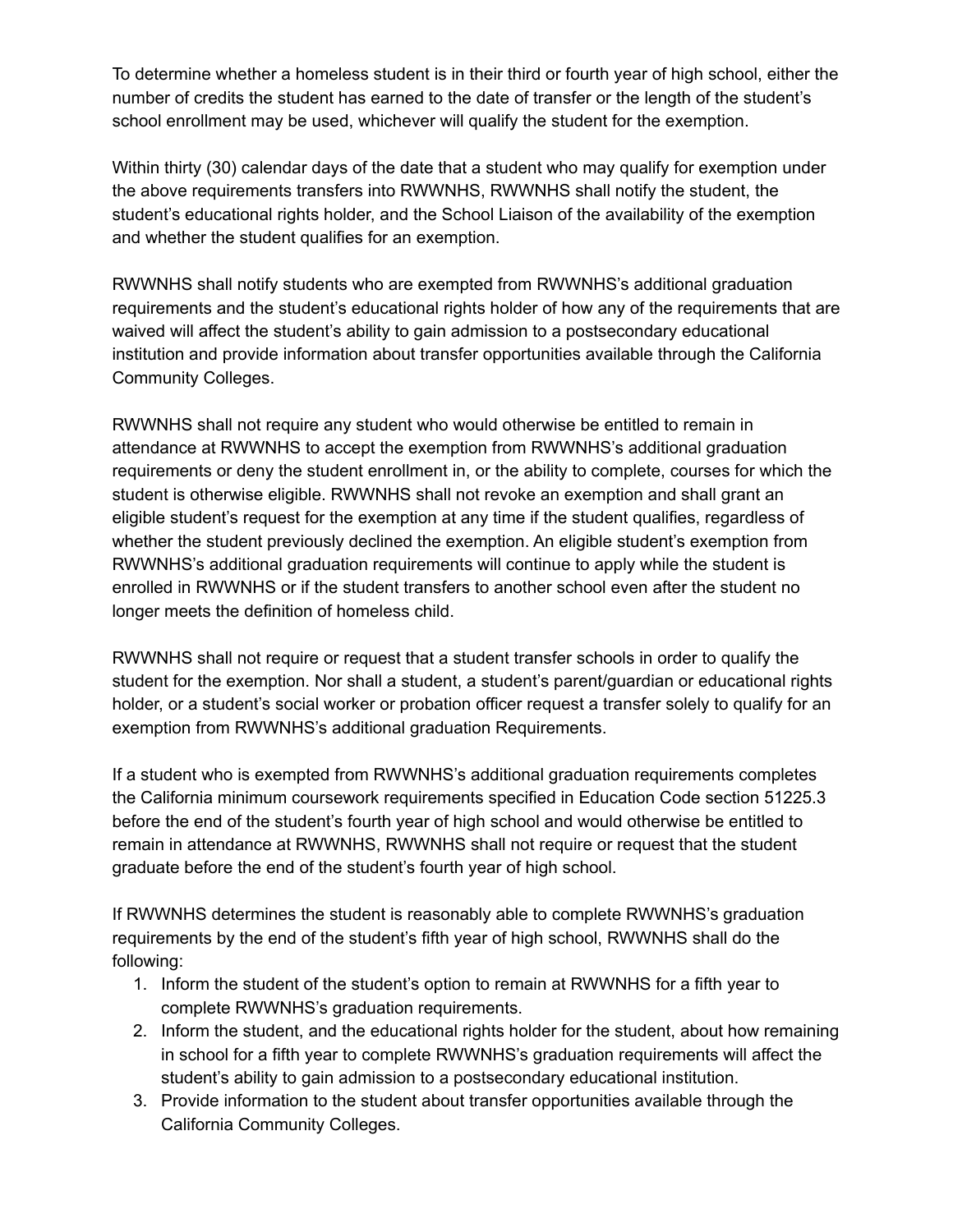4. Permit the student to stay at RWWNHS for a fifth year to complete RWWNHS's graduation requirements upon agreement with the student, if the student is 18 years of age or older, or, if the student is under 18 years of age, upon agreement with the educational rights holder for the student.

**Acceptance of Course Work:** RWWNHS will accept any coursework satisfactorily completed at any public school, a juvenile court school, a school in a country other than the United States, and/or a nonpublic, nonsectarian school or agency by a homeless student.

RWWNHS will provide homeless students credit for the partial completion of courses taken while attending a public school, a juvenile court school, a school in a country other than the United States, and/or a nonpublic, nonsectarian school or agency. If the student did not complete the entire course, RWWNHS shall not require the student to retake the portion of the course the student completed unless RWWNHS, in consultation with the holder of educational rights for the student, finds that the student is reasonably able to complete the requirements in time to graduate from high

# **Enrollment Disputes**

The following are five components for resolving disputes regarding school selection and enrollment for homeless children and youths.

▪ If a dispute arises over school selection or enrollment, the child/youth must be immediately enrolled in the school in which he/she is seeking enrollment, pending resolution of the dispute (PL 107-110. Section  $722(q)(3)(E)(iv)$ ). Enrollment is defined as "attending classes and participating fully in school activities."

• The school must refer the student, parent, or guardian to the LEA's homeless liaison to carry out the dispute resolution process as expeditiously as possible. The homeless liaison must ensure that the dispute resolution process is also followed for unaccompanied youth.

▪ A written explanation of the school's decision regarding school selection or enrollment must be provided if a parent, guardian, or unaccompanied youth disputes such a school selection or enrollment decision, including the right to appeal [PL 107-110, 722(g)(3)(E)(!!)]. The written explanation shall be complete, as brief as possible, simply stated, and provided in a language that the parent, guardian, or unaccompanied youth can understand.

▪ If a dispute remains unresolved at the district level or is appealed, then the district homeless liaison shall forward all written documentation and related paperwork to the homeless liaison at the county office of education (COE). The COE's homeless liaison will review these materials and determine the school selection or enrollment decision within five (5) working days of receipt of the materials. The COE homeless liaison will notify the LEA and parent of the decision. Contact information for COE's homeless liaisons can be found at: http://www.cde.ca.gov/sp/hs/cy/

▪ If the dispute remains unresolved or is appealed, the COE homeless liaison shall forward all written documentation and related paperwork to the State Homeless Coordinator. Upon the review of the LEA, COE, and parent information, the CDE will notify the parent of the